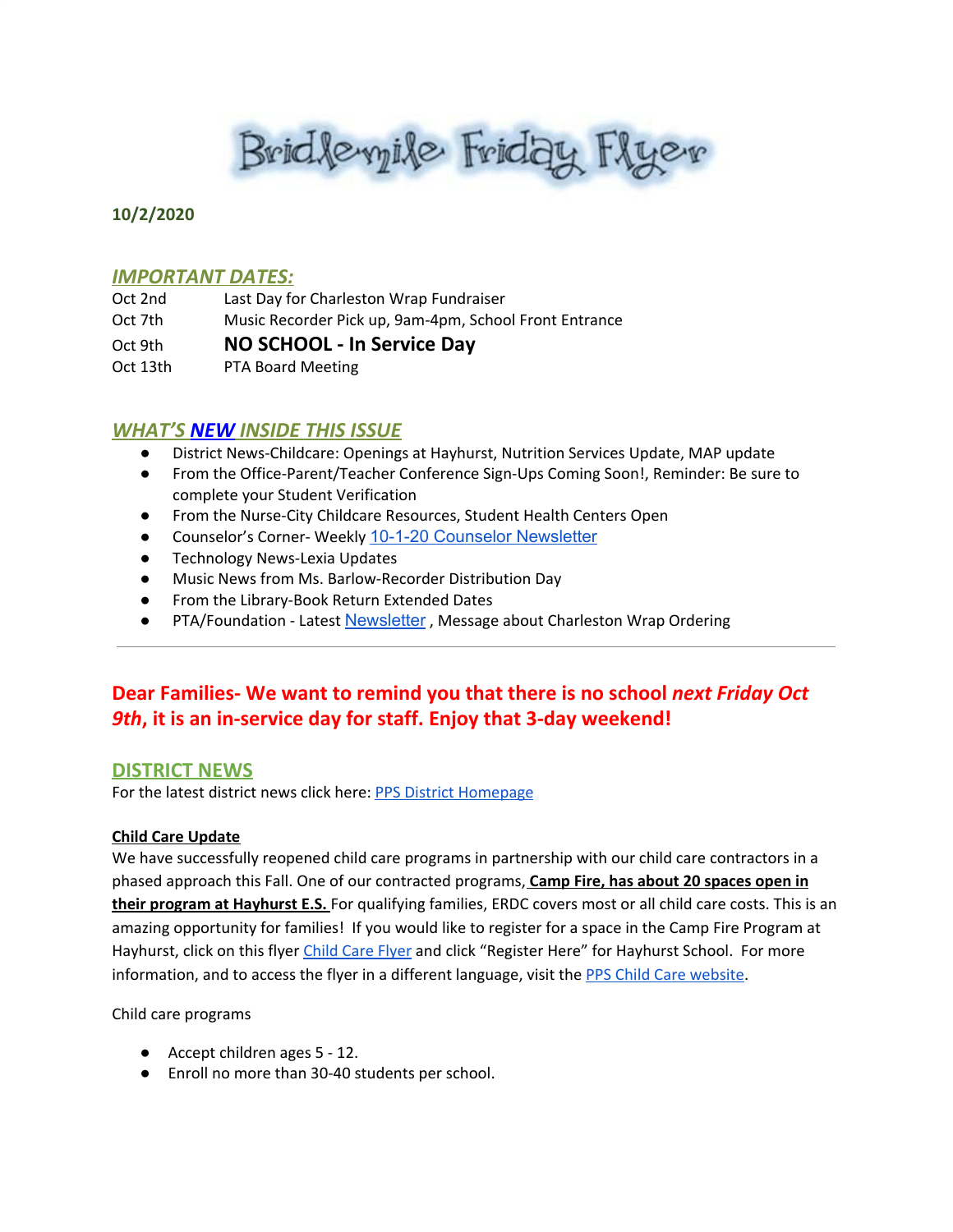- **Set aside 50% of the slots for families qualifying for state subsidies.** Low rates last for one year if subsidy is approved by Oct. 31, 2020. State subsidy application is [here](https://sharedsystems.dhsoha.state.or.us/DHSForms/Served/de7476.pdf).
- Enroll PPS students and children of PPS employees regardless of which school children are enrolled in.
- Follow strict licensing guidelines including stable cohorts, face coverings, hand hygiene, routine cleaning and sanitation, parent drop-off/pick-up outside of the school building.

SUN site managers, coordinators and community agents have been trained to support families in accessing child care, whether in a PPS building or in the community. In addition, child care staff have been trained on supporting students during distance learning.

[Employee-Related](https://drive.google.com/file/d/1YEHnRuTSRYBYechbRgTSIYkDTM-8kSXp/view?usp=sharing) Daycare (ERDC) Flyer

# **From Nutrition Services Important Information about Meal Benefits (Free/Reduced Price Meals)**

While meals are served at no cost to children ages 1-18 at several Portland Public School sites through December, there are several benefits for eligible families to submit a meal application this school year.

- To ensure eligible students who qualify for free and reduced-price meals continue to receive meals at no cost for the entire school year (past December)
- Families approved for free and reduced-price meals may be eligible to receive future potential government assistance such as Pandemic EBT benefits.
- Families may be eligible for other benefits such as school related fee reduction or waivers, low cost internet and health coverage.

Families have the following options to submit a meal application:

- 1. Online at [www.schoolcafe.com/pps](http://www.schoolcafe.com/pps).
- 2. Print, complete and mail back a paper meal application ([https://www.pps.net/Page/2464\)](https://www.pps.net/Page/2464) to PPS Nutrition Services, 501 N. Dixon St., Portland, OR 97227.
- 3. Request a paper meal application be mailed home from mealbenefits@pps.net or call 503.916.3402.

Families do not need to submit a meal application if any of the following apply:

- A meal application has been submitted and approved for the 2020-21 school year.
- The household received a 2020-21 Direct Certification Approval letter.
- All students in the household attend a Community Eligibility Provision (CEP) school (list located online: <https://www.pps.net/Page/2088>) where students eat meals at no cost.
- The household does not meet the Oregon Expanded Income Guidelines

For meal benefits related questions, please call 503.916.3402 or email [mealbenefits@pps.net](mailto:mealbenefits@pps.net).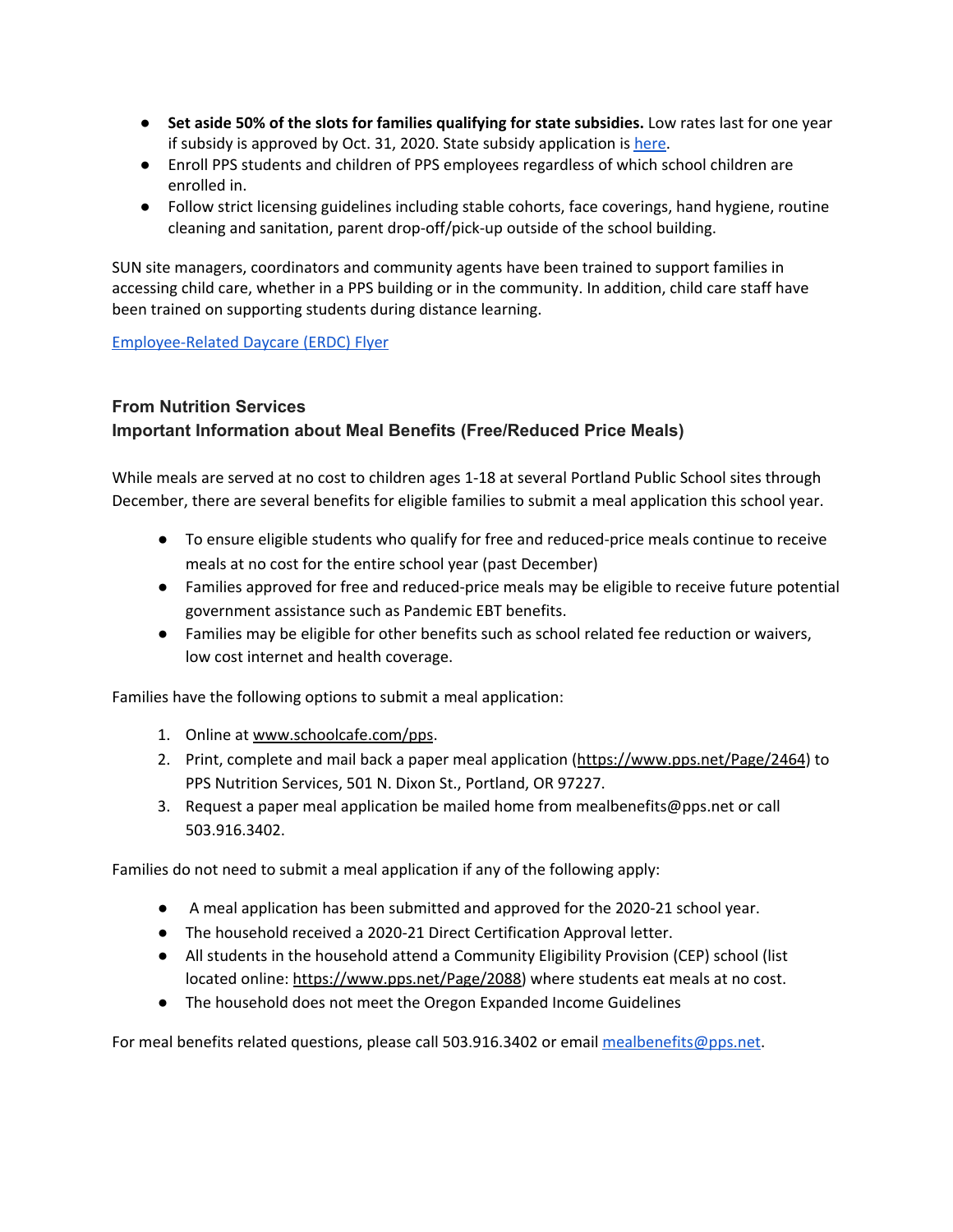#### **MAP Assessments (UPDATE)**

Dear PPS Colleagues,

Whether in more typical circumstances or during our current Comprehensive Distance Learning mode, it's important for our educators to have the best possible understanding of their students' learning needs (this is one of the reasons we began the school year with our soft start, which prioritized student-teacher connections). One of the tools PPS uses to help teachers with that understanding is the Measures of Academic Progress (MAP) assessment.

We had planned to conduct MAP assessments over the next four weeks. However, given the numerous variables and challenges all of us are navigating right now, and considering the feedback we have heard from families and educators, we are suspending the fall testing window. As such, we have canceled MAP assessments for all students this fall. We will re-evaluate the opportunity for assessments later in the school year.

Thank you.

#### **Family Resources Webpage**

District created user guides for key applications, as well as getting started documents; they have also been translated into five languages. Visit [pps.net/familyresources](http://pps.net/familyresources) and scroll down to access the Comprehensive Distance Learning Platforms & Tools.

## **FROM THE OFFICE**

Fall Parent Teacher Conferences Conferences will be held Monday November 23rd and Tuesday November 24th. Watch for Conference Sign-Ups in next week's Friday Flyer!



# Student Profile Verification **Please remember to update/review**

**your student's information online!** *We are at 50% completion, let's get to 100%!!* Thank you to all the families who have already completed their student verification!

Each year parents and/or guardians are asked to review and update the information on file for their children (students). This information can be reviewed, edited and submitted online via PPS ParentVUE. Get started by going to: **[ParentVUE.pps.net](https://www.pps.net/Page/2341)** 

Benefits of verifying online via ParentVUE

- Complete yearly verification of your student's information
- You can update your communication and language preferences
- Ensures your school has the most up to date information
- Saves paper and time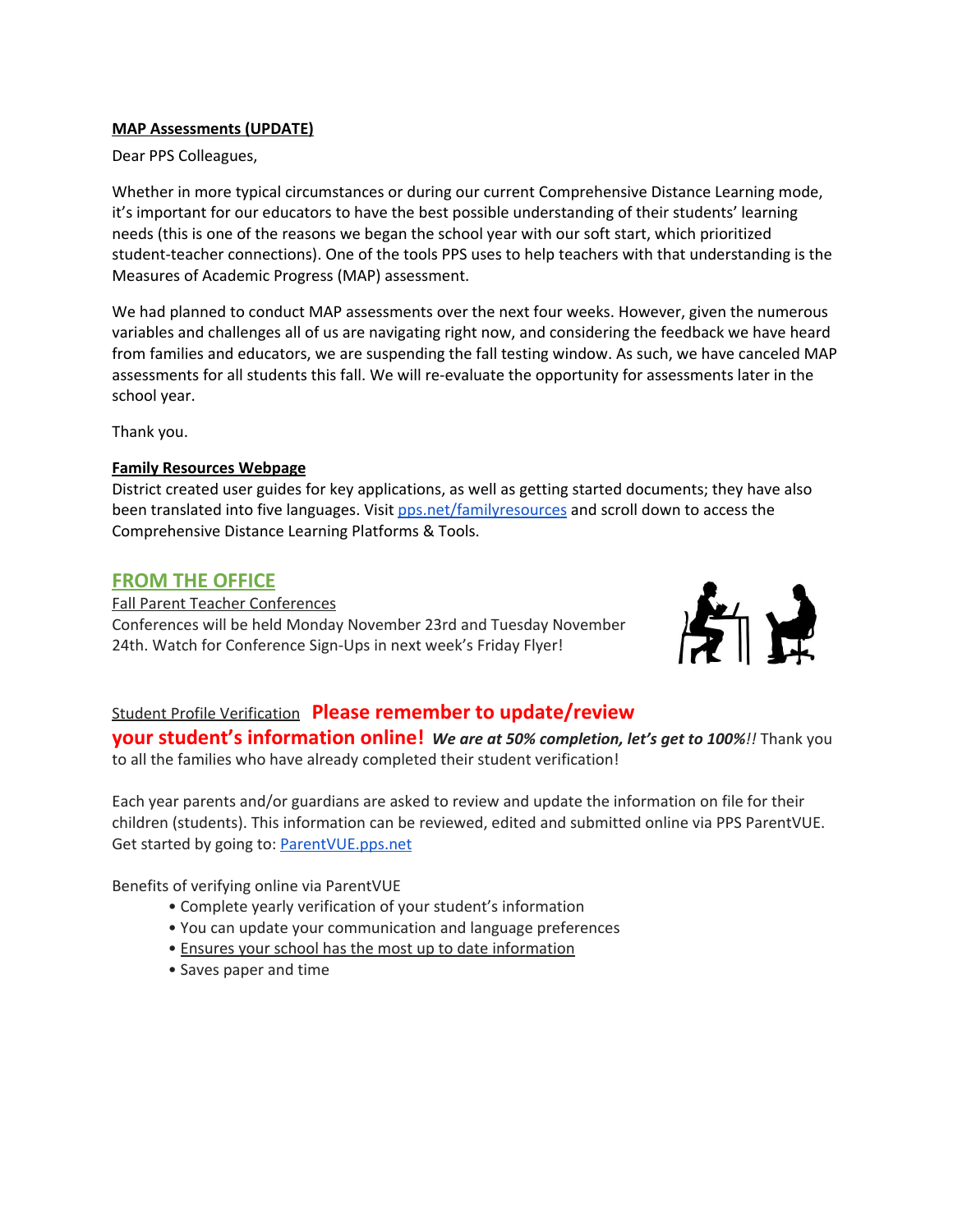#### Attendance

if you are reporting your child's absence from distance learning, please email your child's teacher and cc the Office: [bridlemile-office@pps.net](mailto:bridlemile-office@pps.net)

## **FROM THE NURSE**

Families, please see the attached link from MESD (Multnomah Education Service District) for childcare resources outside of PPS.

#### COVID-19 Childcare [Resources](https://www.multnomahesd.org/covid-child-care.html)

#### **Student Health Centers Open Fall 2020**

Multnomah County **Student Health Centers are open at David Douglas, Parkrose and Roosevelt High Schools (Sept. 8)** for in-person health services and mental health counseling this fall, while schools are engaged in distance learning. Phone and video appointments are also available. Any Multnomah County K-12 youth can access care at any center and there are no out of pocket costs.

English [version](https://www.multnomahesd.org/uploads/1/2/0/2/120251715/shc_open_consolidated_fall_2020.pdf) (PDF) [Chinese](https://www.multnomahesd.org/uploads/1/2/0/2/120251715/shc_consolidated_chinese_open_fall_2020.pdf) version (PDF) [Russian](https://www.multnomahesd.org/uploads/1/2/0/2/120251715/shc_consolidated_russian_open_fall_2020.pdf) version (PDF) Somali [version](https://www.multnomahesd.org/uploads/1/2/0/2/120251715/shc_consolidated_somali_open_fall_2020.pdf) (PDF)

[Spanish](https://www.multnomahesd.org/uploads/1/2/0/2/120251715/shc_consolidated_spanish_open_fall_2020.pdf) version (PDF) [Vietnamese](https://www.multnomahesd.org/uploads/1/2/0/2/120251715/shc_consolidated_vietnamese_open_fall_2020.pdf) version (PDF)

## **COUNSELORS CORNER**

Click the link to see this week's counselor Newsletter: 10-1-20 Counselor [Newsletter](https://docs.google.com/document/d/1qalWBYPwt5GnAMbgANUBK3hIAcb3p9YIJPW7i3C3IU8/edit?usp=sharing)

## **FROM MR. STENGER-TECHNOLOGY NEWS**

#### *New Update:*

#### **Lexia Reset**

This week, there was a District-wide reset of student accounts in Lexia. This was done because many students, particularly in 3rd-5th were stuck in lower levels because they had last used the site several years prior. This means that all students in 1st-5th who had not already been reset this year will be placed back into the placement assessment before returning to normal work within the site. This placement should only take 10-20 minutes to complete and should be completed independently by each student. The hope is that this will place all students into the appropriate level in order to move forward. However, if you feel that your student's placement needs to be adjusted, please let me or their classroom teacher know and we can make the needed changes.

#### *Ongoing Information:*

**Accessing District Digital Resources and Support**



The district hub for students and families during distance learning can be found at [www.pps.net/fall2020](http://www.pps.net/fall2020). From that page, families can access information and support for the primary digital platforms being used for distance learning, as well as child care, health care, food support, and more.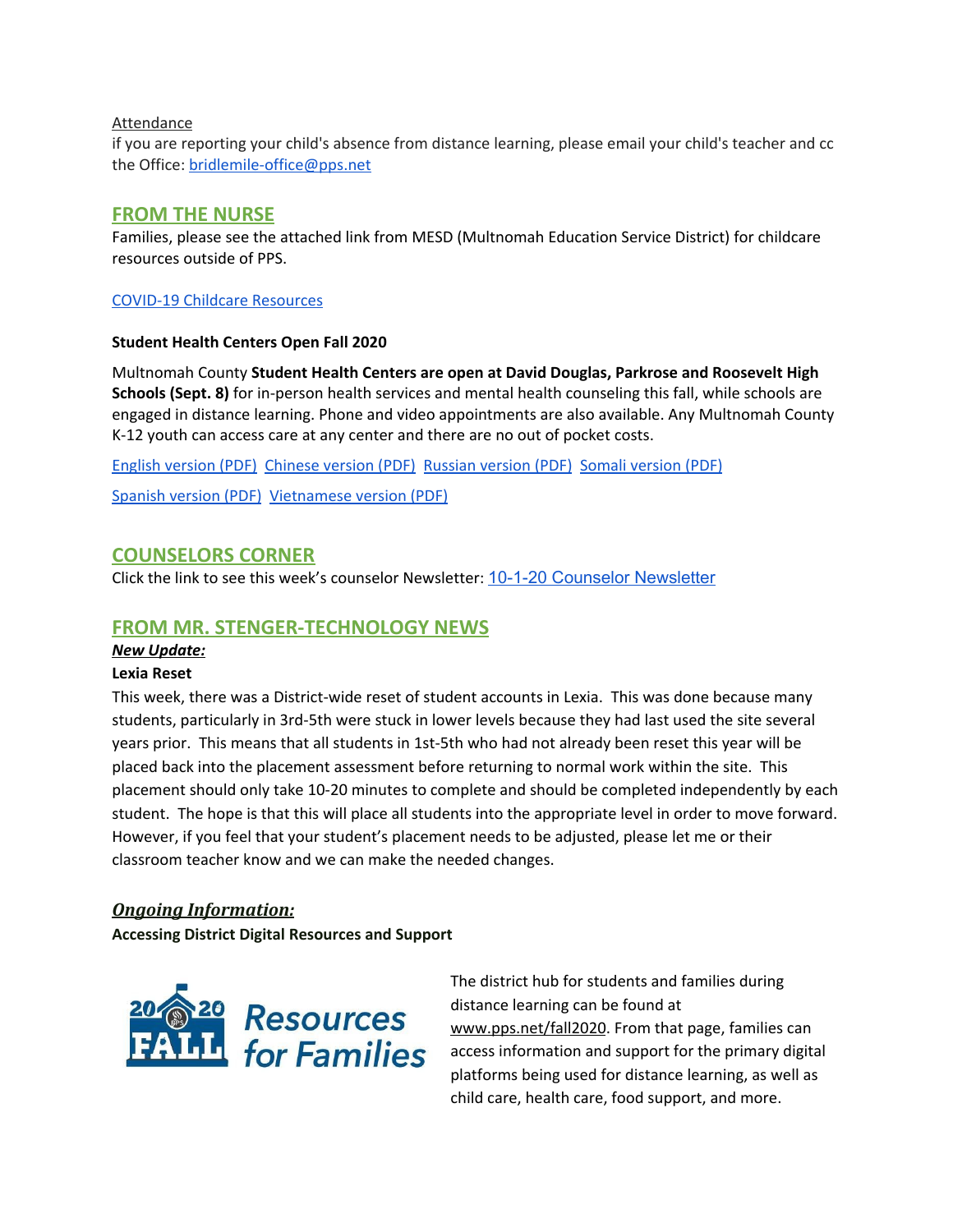#### **Fall 2020 Specials Schedule**

All specialists are using Zoom and Seesaw for classes this fall. The weekly specials schedule can be found here: [Bridlemile](https://docs.google.com/presentation/u/0/d/1UpxJmJgHC2S7KyxMdvI9Bt4agZp4N3qqbH-Yk6qvPD0/edit) Remote Specials Schedule.

While Zoom meeting links are best accessed through your student's Seesaw account, we have added clickable links to the schedule as a backup in case there are technical issues. If your student is having trouble accessing their specials classes in Seesaw, the steps to reach them can be found here: [Accessing](https://docs.google.com/presentation/u/0/d/1QqvQH5Xm7Sux5AjzWLkiq7Kt_gxhKoYQ3tH7t95vJQk/edit) Specials Classes

#### **Common Issues with District Devices**

We have had a couple of issues crop up with district devices that were distributed to students both in the spring and fall. Many of these issues can be resolved by making sure that your device is updated to the latest version of the ChromeOS. If you are running into any problems with a district device, these steps are a good place to start: Updating a District [Chromebook](https://docs.google.com/document/d/1-XrznKLtkIYGYiFqzRECej-_Arzs0vIDfr5faAbrG6g/preview)

# **MUSIC NEWS- FROM MS. BARLOW**



Dear Bridlemile Parents and Guardians,

I would like to begin to teach the recorder in online Music Class. Don't worry - it won't be as painful as you might think!

I will have them available for pick up by the front door at Bridlemile on Wednesday Oct. 7th, from 9:00 am to 4:00 pm. I will be sitting on the sidewalk between 2:30-4 to pick them up by the front of the school. There is no charge for the recorder. If you want to purchase one online here is where I buy them from: <https://www.peripole.com/items/12453> (they are in Salem)

The third graders will be beginning as soon as we can get them handed out. Most of the Fourth and Fifth graders should already have them but if you are new or can't find yours please feel free to pick one up!

If you are not able to pick one up let me know and we can figure something out!

Questions? [bbarlow@pps.net](mailto:bbarlow@pps.net) Thank you! Becca Barlow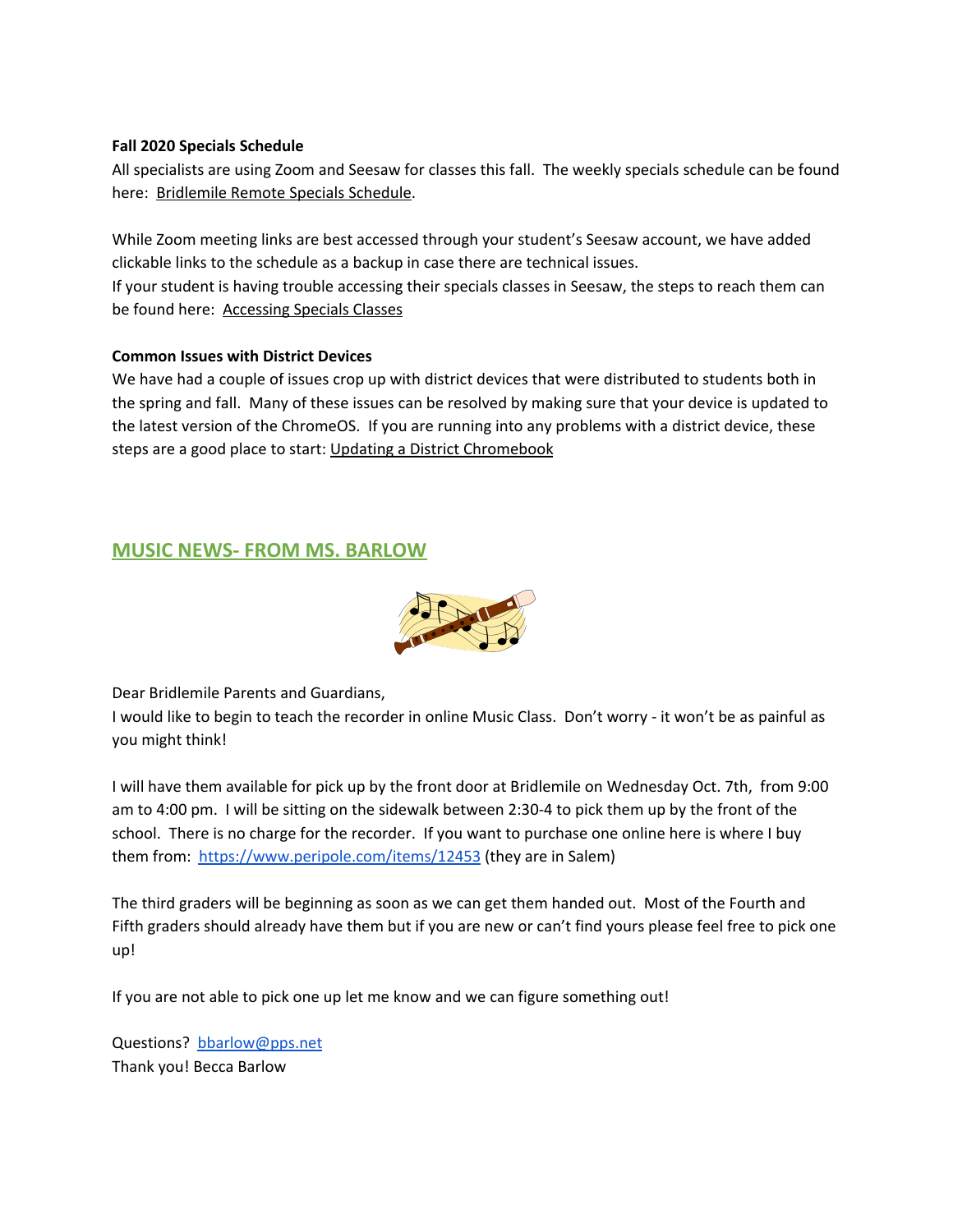# **LIBRARY NEWS FROM MS. DAHINDEN**

#### BOOK RETURN

**Books can be returned Wednesday, October 7th and Thursday, October 8th from 8:30 to 3 pm outside the Bridlemile main doors.**

#### LET'S GET READING (LGR)

Bridlemile library will be offering limited book checkout services following COVID19 safety protocol. Thank you for your patience as we implement this new procedure. If you have questions, please contact: Susan Dahinden, Teacher Librarian, at sdahinden@pps.net Mondays, Tuesdays, and Wednesday mornings.

This is how it works:

- First, fill out the book request form found on the Bridlemile library website, Reading page. **Important:** Remember to log into your student's PPS Google account before accessing the form.
- Click on the link to the **Book Checkout Request Form.** There is a link to a brief video explaining how to fill out the form.
- When you fill out the form, be sure to include a parent email address so library staff knows who to contact to set up a time for book pick up.
- On the form, please put your preferred day and time for pick up. Library staff will contact you and let you know your exact pick up time based on availability.
- Books will be available for pick up outside the main doors of Bridlemile. There will be a 15 minute window for books to be picked up. For example, if your pick up time is at 1:00 pm. You will have between 1 and 1:15 to pick up the books. After the period of time expires, the items will be removed and be made available for others to checkout. Please do not approach the pick up area if there are other people present.
- Books will have a two week loan period. Library staff will try to fill requests, but please remember that specifically requested items may not be available at the time the hold is filled. If a requested item is not available, different items will be substituted. There will be a book tub available at the main doors to return items when finished. Please remember, that due to COVID books will not be checked in for 72 hours.

## **PTA/FOUNDATION NEWS**

Here is the link to this week's PTA/Foundation newsletter: [Newsletter](https://docs.google.com/document/d/e/2PACX-1vQlZCPHtKxqO7qpJwiwgoeaZ1ERHVLgg6z0JNYJMTulwn7xlOVY_X2I1ZV9nntsGHP57LEZ_uSufaFj/pub)

Charleston Wrap Hello Bridlemile!

Today is the last day for Charleston Wrap. You can still participate!! [www.charlestonwrap.com](http://www.charlestonwrap.com/) Access code: 11094

Thank you to all who have helped us with this fundraiser so far!